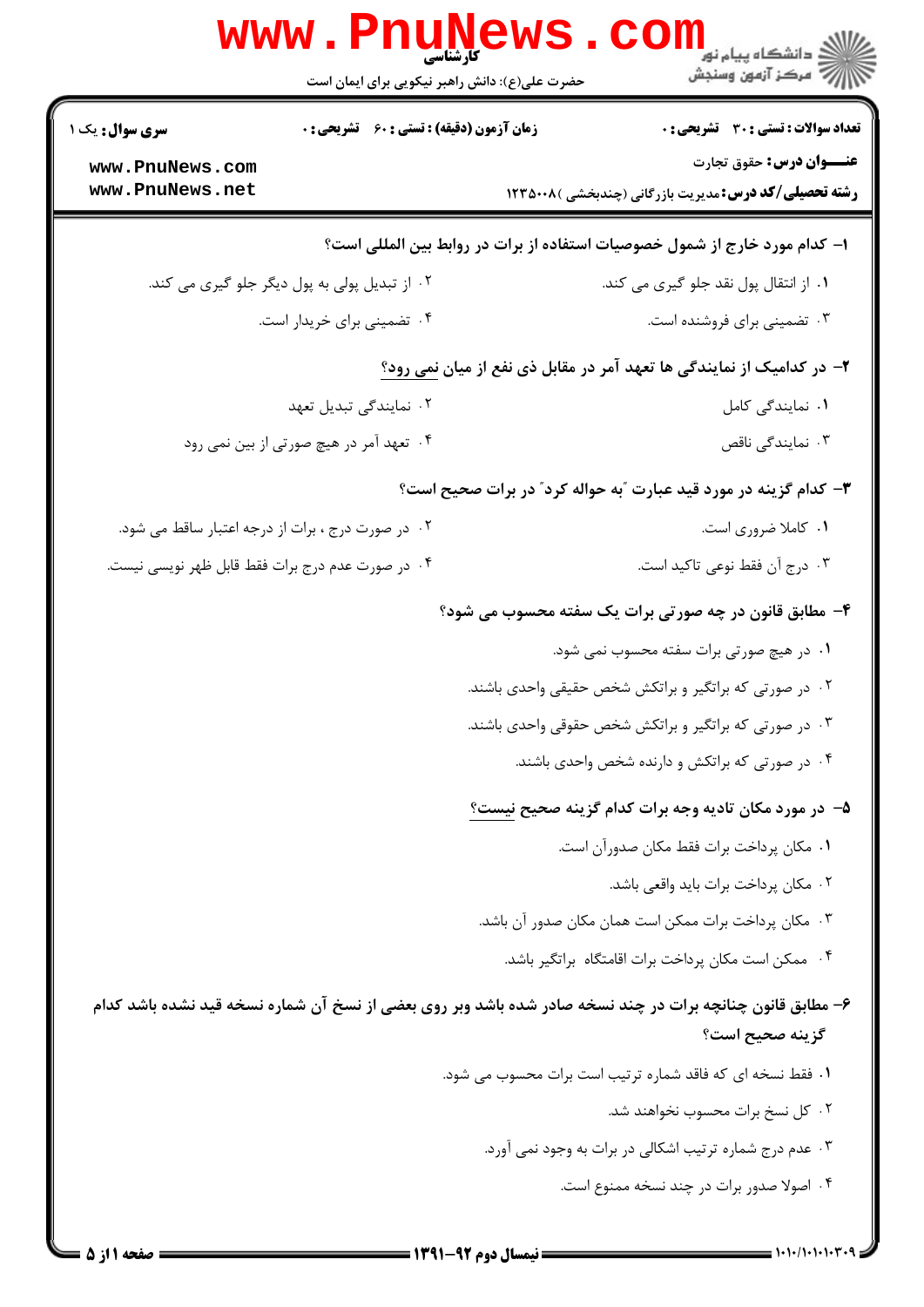

 $= 1.1 - 11.1 - 1.1 + 1.1$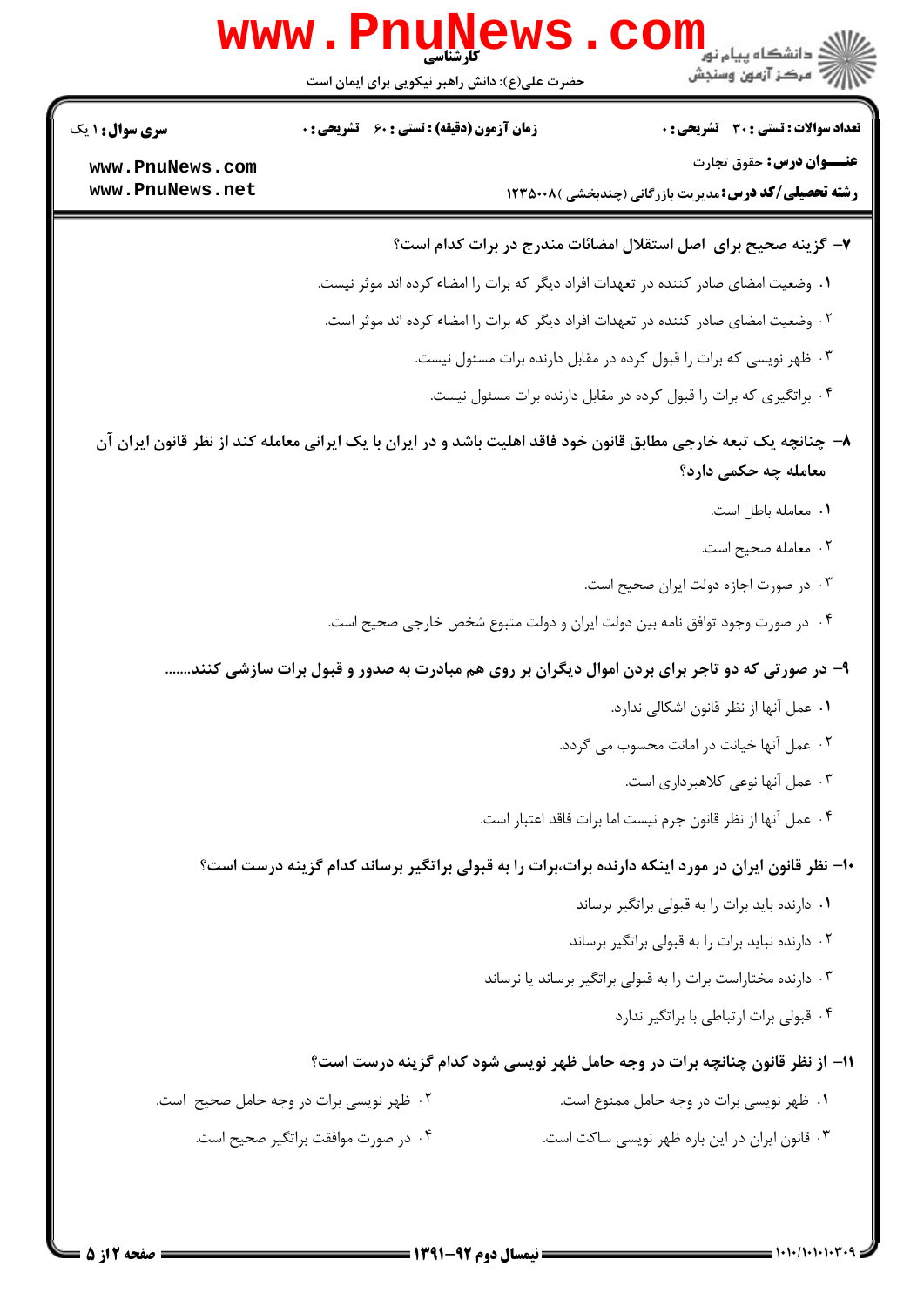|                                                                             | <b>www.PnuNews</b><br>کارشناسی<br>حضرت علی(ع): دانش راهبر نیکویی برای ایمان است                                |                               | ر دانشڪاه پيام نور <mark>−</mark><br>ا∛ مرکز آزمون وسنڊش                                 |  |  |
|-----------------------------------------------------------------------------|----------------------------------------------------------------------------------------------------------------|-------------------------------|------------------------------------------------------------------------------------------|--|--|
| <b>سری سوال : ۱ یک</b>                                                      | زمان آزمون (دقیقه) : تستی : 60 ٪ تشریحی : 0                                                                    |                               | <b>تعداد سوالات : تستی : 30 ٪ تشریحی : 0</b>                                             |  |  |
| www.PnuNews.com<br>www.PnuNews.net                                          |                                                                                                                |                               | عنـــوان درس: حقوق تجارت<br><b>رشته تحصیلی/کد درس:</b> مدیریت بازرگانی (چندبخشی )۱۲۳۵۰۰۸ |  |  |
| ۱۲- در صورت پرداخت وجه برات توسط ظهر نویس وی حق مراجعه به چه کسانی را دارد؟ |                                                                                                                |                               |                                                                                          |  |  |
|                                                                             | ۰۲ فقط به صادر کننده و دارنده برات                                                                             |                               | ۰۱ فقط به صادر کننده برات                                                                |  |  |
|                                                                             | ۰۴ هم به صادر کننده و دارنده و هم به ظهر نویس قبلی                                                             |                               | ۰۳ فقط به صادر کننده و ظهر نویس قبلی                                                     |  |  |
|                                                                             | 13- برابر قانون متحد الشكل ژنو در مورد وكالت در وصول برات با فوت ياحجر موكل؛ كدام گزينه صحيح است؟              |                               |                                                                                          |  |  |
|                                                                             | ۰۲ فقط در صورت فوت وکالت در وصول منتفی می شود.                                                                 |                               | ۰۱ وکالت در وصول منتفی نمی شود.                                                          |  |  |
|                                                                             | ۰۴ در هر صورت وکالت در وصول منتفی می شود.                                                                      |                               | ۰۳ فقط در صورت حجر وکالت در وصول منتفی می شود.                                           |  |  |
|                                                                             | ۱۴– در صورتی که دادگاه نتواند از اوضاع واحوال، تاریخ ضمانت برات را معین کند کدام گزینه درست است؟               |                               |                                                                                          |  |  |
|                                                                             | ٢. ضمانت فاقد اعتبار است.                                                                                      |                               | ٠١. برات ازدرجه اعتبار ساقط است.                                                         |  |  |
|                                                                             | ۰۴ مشخص بودن تاریخ ضمانت ضرورتی ندارد.                                                                         |                               | ۰۳ تاریخ صدور برات را باید تاریخ ضمانت تلقی کرد.                                         |  |  |
|                                                                             |                                                                                                                |                               | 1۵– امتناع از تادیه وجه برات ظرف چه مدتی باید به عمل آید؟                                |  |  |
|                                                                             | ۰۲ ظرف ده روز از تاریخ وعده                                                                                    | ۰۱ ظرف يكماه از تاريخ وعده    |                                                                                          |  |  |
| ۰۴ امتناع از تادیه امکان پذیر نیست                                          |                                                                                                                | ۰۳ ظرف بیست روز از تاریخ وعده |                                                                                          |  |  |
|                                                                             | ۱۶- در صورتی که ضامن برات مفقود،برای ضمانت خودمدتی ًمعین نکرده باشد . مدت ضمانت وی چه مدتی است؟                |                               |                                                                                          |  |  |
|                                                                             | ۰۲ ده سال                                                                                                      |                               | ۰۱ سه سال                                                                                |  |  |
|                                                                             | ۰۴ این نوع ضمانت فاقد مدت است                                                                                  |                               | ۰۳ یک سال                                                                                |  |  |
|                                                                             |                                                                                                                |                               | ۱۷– دارنده برات در چه صورتی می تواند اموال بدهکار را توقیف کند؟                          |  |  |
|                                                                             | ۰۲ در صورتی که خواسته در معرض تضییع یا تفریط باشد                                                              |                               | ۰۱ در صورتی که مبلغ خسارات احتمالی را واریز کند                                          |  |  |
|                                                                             | ۰۴ تنها با تقاضای دارنده برات                                                                                  |                               | ۰۳ در صورتی که دادگاه بپذیرد                                                             |  |  |
|                                                                             | ۱۸– هر گاه ظهر نویسی برات در خارج انجام شده باشد ،دارنده جدیدی در ایران آن را ظهر نویسی کرده و به دیگری واگذار |                               | کرده باشد کدام مورد صحیح است؟                                                            |  |  |
|                                                                             |                                                                                                                |                               | ٠١ آن ظهر نويسي فاقد اعتبار است ولي برات معتبر خواهد بود.                                |  |  |
|                                                                             |                                                                                                                |                               | ٢. در اين صورت به لحاظ مغايرت قوانين برات از درجه اعتبار ساقط است.                       |  |  |
|                                                                             |                                                                                                                |                               | ۰۳ اگرظهرنویسی مطابق قانون ایرن تنظیم شده باشد صحیح است.                                 |  |  |
|                                                                             |                                                                                                                |                               | ۰۴ در صورت عدم تادیه دارنده فقط حق مراجعه به ظهر نویس خارجی را دارد.                     |  |  |
|                                                                             |                                                                                                                |                               |                                                                                          |  |  |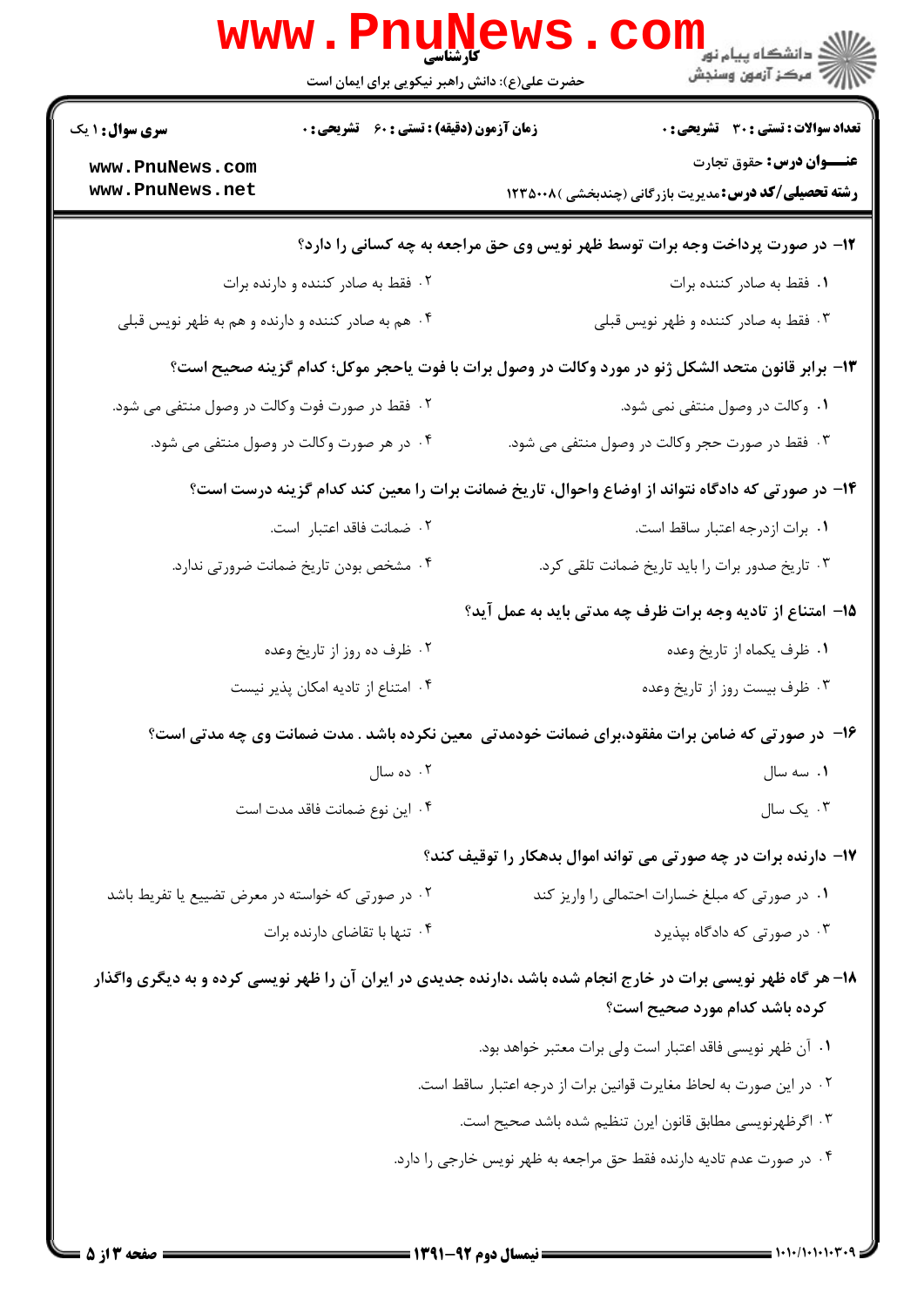| <b>سری سوال : ۱ یک</b>                            | <b>زمان آزمون (دقیقه) : تستی : 60 ٪ تشریحی : 0</b> |                                                                                                     | <b>تعداد سوالات : تستی : 30 ٪ تشریحی : 0</b>                                                    |  |
|---------------------------------------------------|----------------------------------------------------|-----------------------------------------------------------------------------------------------------|-------------------------------------------------------------------------------------------------|--|
| www.PnuNews.com<br>www.PnuNews.net                |                                                    |                                                                                                     | <b>عنـــوان درس:</b> حقوق تجارت<br><b>رشته تحصیلی/کد درس:</b> مدیریت بازرگانی (چندبخشی )۱۲۳۵۰۰۸ |  |
|                                                   |                                                    | <b>۱۹</b> - مقررات کدام یک از اسناد در مورد سفته هم لازم الرعایه است؟                               |                                                                                                 |  |
| ۰۴ قبض انبار                                      | ۰۳ برات                                            | ۰۲ سند در وجه حامل                                                                                  | ۰۱ چک                                                                                           |  |
|                                                   |                                                    |                                                                                                     | <b>۲۰</b> - کدام مورد از موارد شباهت برات و چک است؟                                             |  |
| ۰۲ پرداخت هر دو فوری است.                         |                                                    |                                                                                                     | ۰۱ در هر دو سه نفر نقش دارند.                                                                   |  |
|                                                   | ۰۴ از نظر محال عليه                                |                                                                                                     | ۰۳ تشریفات تنظیم                                                                                |  |
|                                                   |                                                    | <b>3</b> - چنانچه مبلغ سفته به تمام حروف نوشته نشده باشد کدام گزینه صحیح است؟                       |                                                                                                 |  |
|                                                   | ۰۲ سفته از درجه اعتبار ساقط نمی شود.               |                                                                                                     | ٠١ سفته از درجه اعتبار ساقط است.                                                                |  |
| ۰۴ دعاوی راجع به آن مشمول مرور زمان خواهد بود.    |                                                    |                                                                                                     | ۰۳ سفته تجارتی محسوب نخواهد شد.                                                                 |  |
|                                                   |                                                    | ۲۲- در تنظیم برگ وثیقه چه چیزی باید در نظر گرفته شود تا وثیقه کافی باشد؟                            |                                                                                                 |  |
| ۰۴ توافق طرفين                                    | ۰۳ ارزش کالا                                       | ۰۲ میزان کالا                                                                                       | ٠١ ميزان سپرده                                                                                  |  |
|                                                   |                                                    | ۲۳- هرگاه سند در وجه حامل یک سفته باشد در موردتادیه وجه آن کدام گزینه صحیح است؟                     |                                                                                                 |  |
|                                                   |                                                    |                                                                                                     | ۰۱ سند در وجه حامل هیچگاه یک سفته نخواهد بود.                                                   |  |
|                                                   |                                                    | ۰۲ دادگاه می تواند شخصا جهت تادیه وجه آن به متعهد مهلتی بدهد.                                       |                                                                                                 |  |
|                                                   |                                                    | ۰۳ دادگاه نمی تواند بدون رضایت صاحب سند جهت تادیه وجه آن به متعهد مهلتی بدهد.                       |                                                                                                 |  |
|                                                   |                                                    | ۰۴ متعهد می تواند تا شش ماه از دادگاه تقاضای مهلت کند.                                              |                                                                                                 |  |
|                                                   |                                                    |                                                                                                     | ٢۴- كدام يك از اسناد ذيل تابع دو قانون مختلف است؟                                               |  |
| ۰۴ اسناد در وجه حامل                              | ۰۳ برات                                            | ۰۲ سفته                                                                                             | ۰۱ چک                                                                                           |  |
|                                                   |                                                    | ۲۵- قید کلمه چک بر روی ورقه چک ، باعث مجزا شدن آن از کدام سند است؟                                  |                                                                                                 |  |
| ۰۴ قبض انبار                                      | ۰۳ سند در وجه حامل                                 | ۰۲ برات به رويت                                                                                     | ۰۱ سفته                                                                                         |  |
|                                                   |                                                    | ۲۶- درصورتی که صادر کننده چک تضمین شده، چک را به نفع دیگری پشت نویسی کند وبعد از آن فوت یا محجور یا | ورشكسته شود كدام گزينه صحيح است؟                                                                |  |
| ۰۲ طلبکاران ورشکسته حق توقیف وجه این چک را دارند. |                                                    |                                                                                                     | ۰۱ چک از درجه اعتبار ساقط است.                                                                  |  |
| ۰۴ طلبکاران صادر کننده حق توقیف وجه آن را ندارند. |                                                    |                                                                                                     | ۰۳ در صورت فوت و حجرصادر کننده قابل توقیف است.                                                  |  |

 $=$  1+1+/1+1+1+1